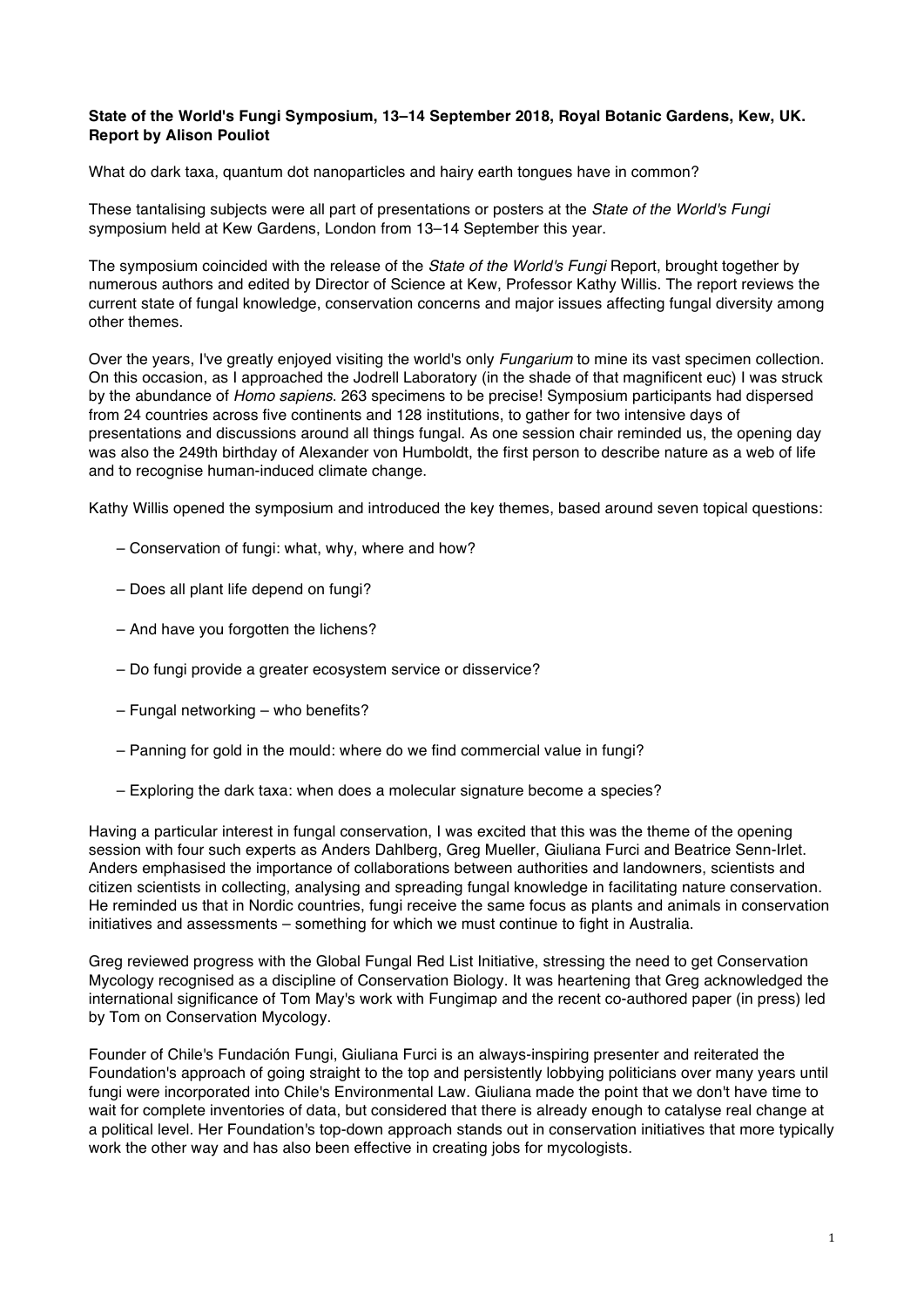Beatrice overviewed the current conservation situation in continental Europe and the challenges of meeting the 2030 Aichi Biodiversity Targets. She also spoke of the importance of next generation sequencing for monitoring conservation performance and the rise of new areas such as mycotourism.

There is not room in this brief report to describe all of the presentations but overall the quality of the research and presentations was absolutely exceptional. A recurring theme throughout the symposium was the significance of understanding fungi in the rapidly changing environments of today, in particular in predicting fungal responses to change. The importance of understanding symbioses was also a recurrent theme and the ever enthusiastic Martin Bidartondo opened the second session emphasising how new research is revealing a more distinctive and versatile fungal mutualist repertoire than expected. This followed with an entire session dedicated to those most famous of mutualists, the lichens. Speakers described new research and models being used to explore how distributions and symbioses can help characterise climate change and threats to biodiversity. This also emphasises the need to protect different areas of a species' range so as to maximise its diversity, allowing it the greatest chance to adapt to stresses and the overarching issue of climate change. However, it also exposes the limitations of slotting lichens into existing models, such as the criteria for evaluating extinction risk, when factors such as generation time are extremely difficult to determine.

The final hour of the first day was a dynamic whirlwind of sixty-seven poster presentations delivered in 45 second time-slots (and not one second more!). The presenters rose to the challenge (and the threat of being gonged off stage) distilling the essence of their research and often incorporating a wonderfully entertaining element of performance. Congratulations to poster prize winners, Tara O'Neill and Samantha Dawson.

The first session of the second day – Do fungi provide a greater ecosystem service or disservice? – had me perplexed. All four speakers gave excellent presentations of their fascinating and cutting edge research. However, I fail to comprehend how this sort of dichotomy suggested in the session title is even vaguely helpful. My concerns were echoed by the familiar voice of David Minter (president and founder of the International Society for Fungal Conservation) piping up from the back of the auditorium, who in his friendly but frank manner rhetorically asked: "Ecosystem disservices, what on earth are you talking about?". Fungal conservation has endlessly battled against this sort of scapegoating of fungi as the cause of environmental issues, rather than being a symptom of complex systemic problems, usually related to poor agricultural and forestry practices, especially the creation of monocultures. It seems to me that the misnomers of 'ecosystem services and disservices' only serve to perpetuate fundamental misunderstanding about fungi and greatly hinder fungal conservation. Perhaps it's time to move beyond the good fungus – bad fungus binary.

One of the most visually sophisticated presentations of the symposium – combining an astonishing collection of stills and animations – was that of Toby Kiers. Toby examined the evolution of cooperation and dispelled the myth that complex systems of communication, transport and exchange between fungi and plants are not just harmonious, but rather, underlying cooperation is conflict and much can be learnt from these tensions. The role of fungal–bacterial interactions, often under-recognised, was highlighted by the fascinating research of Paola Bonfante. It was also tremendous to see the focus given to the importance of endophytes, especially their role in conferring multiple stress tolerances (e.g. heat, cold, drought, salinity etc.).

The final session – Exploring the dark taxa: when does a molecular signature become a species – was one of the most compelling. Most fungi can be considered 'dark matter' because of the enormous gap between described and estimated species diversity (far greater than for animals and plants). The profound disconnect between species discovery and description exposed the challenges of finding a new way forward with taxonomy, given the vast number of taxa revealed in the 'omics era' and the race against time.

Overall it was a brilliant conference that ran like clockwork thanks to months of behind-the-scenes preparation and organisation. The excellent session chairs also deserve a special mention. It would have been nice to see more Australian or even austral representation or content, but at least we are glowingly represented on the Program cover!

The State of the World's Fungi Report can be downloaded here.

The State of the World's Fungi Symposium Program can be downloaded here.

Image Captions: